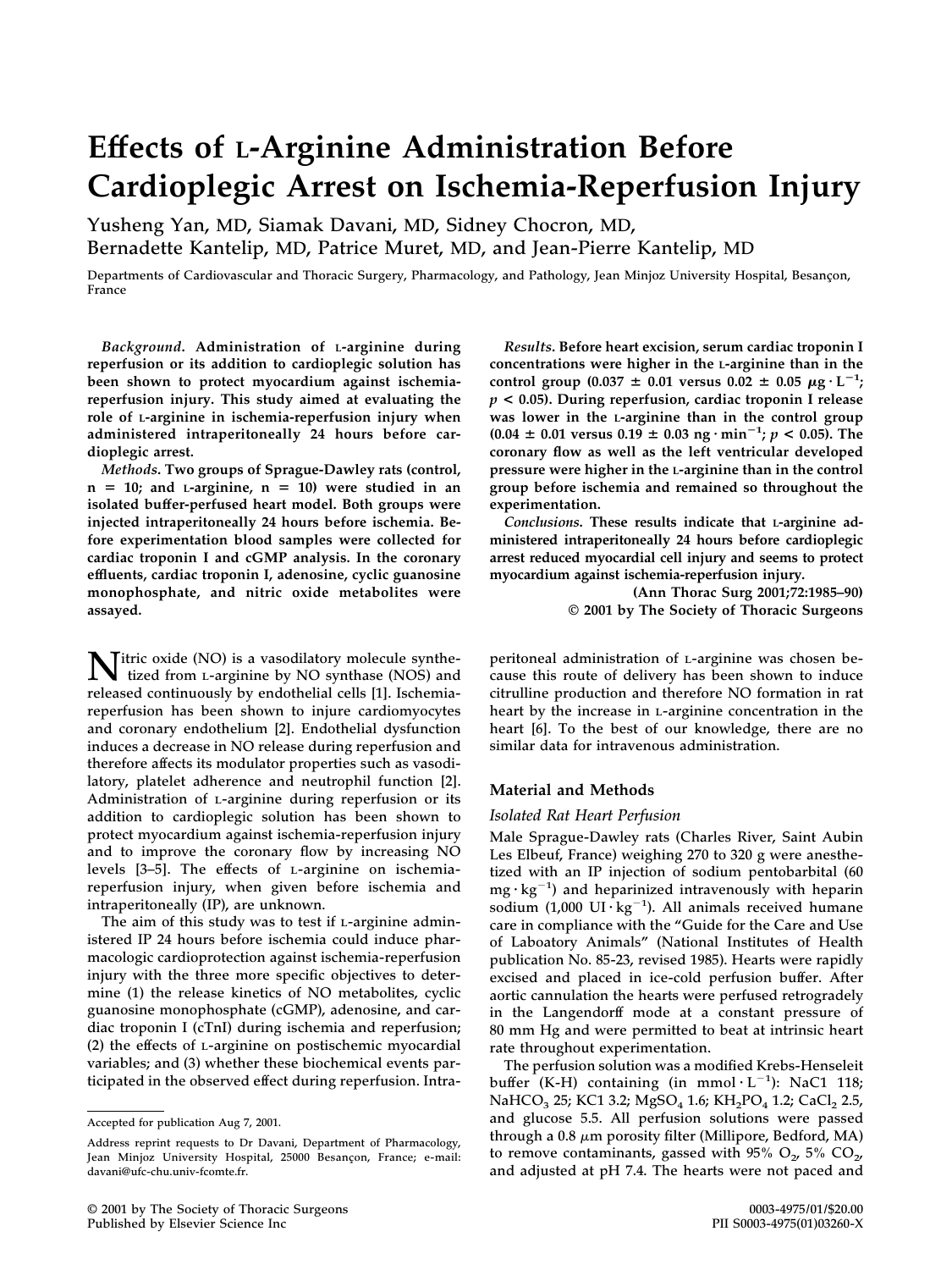**temperature was kept constant at 37°C during stabilization and reperfusion and at 20°C during ischemia. A water-filled latex balloon (No. 4, Hugo Sachs Electroniks, March-Hugstetten, Germany) connected to a pressure transducer (TA 240 S, Gould, Valley View, OH) was placed through the left atrium into the left ventricle, and adjusted to a left ventricular end-diastolic pressure (LVEDP) of 10 mm Hg. The LVEDP, the left ventricular developed pressure (LVDP, mm Hg) and the heart rate** (HR, beats  $\cdot$  min<sup>-1</sup>) were continuously recorded.

Coronary flow (CF,  $mL \cdot min^{-1}$ ) was measured by **timed collection of the coronary effluents. The incidence and duration of ventricular arrhythmias were measured during the reperfusion period. Only hearts with LVDP** between 60 and 130 mm Hg, CF 9 to 18 mL $\cdot$  min<sup>-1</sup>, and HR 240 to 360 beats  $\cdot$  min<sup> $\frac{3}{1}$ </sup> at the end of stabilization **were included.**

## *Myocardial Microdialysis*

**The technique of cardiac microdialysis was used to sample interstitial fluid (ISF) adenosine and NO metabolites during experimentation. A single 10-mm polycarbonate membrane microdialysis probe (CMA 20, Phymep, Solna, Sweden) was implanted in the left ventricular wall. The probe was perfused with a Ringer**  $\text{buffer containing (in mmol·L}^{-1})$ : NaCl 140; KCl 4; CaCl<sub>2</sub> 1.26; MgCl<sub>2</sub> 1.15 at a constant flow rate of 1.33 mL  $\cdot$  min<sup>-1</sup> **by a micropump (CMA 100, Phymep, Sweden). A 20-L sample of ISF was collected every 15 minutes during the experiment by a collector (CMA 140, Phymep, Sweden) and stored at 20°C for later analysis.**

# *Experimental Protocol*

**Rats were randomly divided into two groups, control**  $(n = 10)$  and L-arginine  $(n = 10)$ , and were injected, respectively, with saline buffer  $(3.30 \text{ mL} \cdot \text{kg}^{-1})$  and L**arginine (500 mg kg<sup>1</sup> ) IP 24 hours before experimentation. Before heart excision a 1 mL blood sample was collected in the descending aorta. After centrifugation the serum was stored at 20°C for later anlaysis of cTnI and cGMP. After aortic cannulation, the microdialysis probe was inserted into the left ventricle wall.**

**The hearts were then stabilized for 15 minutes before starting the experimentation. All hearts were submitted to the same protocol: after 15 minutes stabilization by K-H perfusate, hearts were arrested by perfusion of 10 mL St Thomas' II cardioplegic solution (ST) at 4°C into the aortic root. All hearts were subjected to global ischemia at 20°C for 60 minutes. At the end of the global ischemia they were reperfused for 120 minutes by the K-H at 37°C at the same pressure (80 mm Hg). LVDP (LVSP-LVEDP), HR, and CF were measured in both groups before ST perfusion and 30, 60, 90, and 120 minutes after the start of reperfusion. The coronary effluents were collected at the above times and stored at 20°C for later analysis (see Biochemical Measurement).**

# *Biochemical Measurement*

**Nitrite, a NO metabolite, was used as an index of NO release and was assayed in the ISF samples. Microdialy-** **sis ISF samples were also assayed for interstitial adenosine release. A 10-L ISF sample assayed for adenosine using an automated high-performance liquid chromatography (HPLC) system (717 Plus autosampler, Waters, Millford, MA). Adenosine was separated using an Ultra**spher ODS column  $(4.6 \times 150 \text{ mm} \cdot 5 \mu \text{m})$ , Beckmann, **Fullerton, CA), with the mobile phase consisting of 12%** (volume) methanol and  $100 \text{ mmol} \cdot L^{-1} \text{ KH}_2PO_4$ . Flow **rate was set at 1 mL min<sup>1</sup> using a pumping system (Waters 590, Waters, Millford). Eluent absorbance was continously monitored at 254 nm using an ultraviolet detector (Waters 486, Waters, Millford). The absorbance peak of adenosine was identified and quantified by comparing retention times and peak area to a known external standard of adenosine at a concentration of 1**  $\mu$ mol·L<sup>-1</sup>.

**A 5-L sample of collected ISF was injected into a chemiluminescence nitric oxide analyzer (Sievers 280, Boulder, CO). Adenosine, NO metabolites, cTnI, and cGMP were assayed in coronary effluents. Cardiac TnI and cGMP were assayed in serum samples. cTnI measurement was performed by an Access automated immunoassay system (Beckman, Fullerton). cGMP was assayed using a radioimmunoassay diagnostic kit from Amersham International.**

# *Electron Microscopy*

**At the end of reperfusion period, tissue samples (4 per heart) were taken from the left ventricle wall in all hearts.** Then samples were cut into 1 mm<sup>3</sup>, fixed in glutaralde**hyde buffer for 2 hours at 4°C, embedded in epoxy resine, and examined in a double-blind study in an electron microscope (Jeol, 1213).**

## *Chemicals*

**St Thomas' II cardioplegic solution was obtained from Aguettant Laboratory (Lyon, France).** l**-arginine was purchased from Sigma Chemicals Ltd (Lyon, France), and dissolved in saline buffer.**

# *Statistics*

**Statistical comparisons were performed by a repeated measures analysis of variance (ANOVA). When significant differents were found a Bonferroni test was employed for pairwise comparisons. Differences were considered to be statistically significant when a** *p* **value was less than 0.05.**

# **Results**

## *Exclusion*

**A total of 30 rats were used for this study. Of the 15 rats assigned to the control, 1 was excluded because of ventricular fibrillation during stabilization and 2 because of poor hemodynamic factors and 2 because of technical problems. Of the 15 rats assigned to the** l**-arginine group, 2 were excluded because of poor hemodynamic factors and 3 because of technical problems.**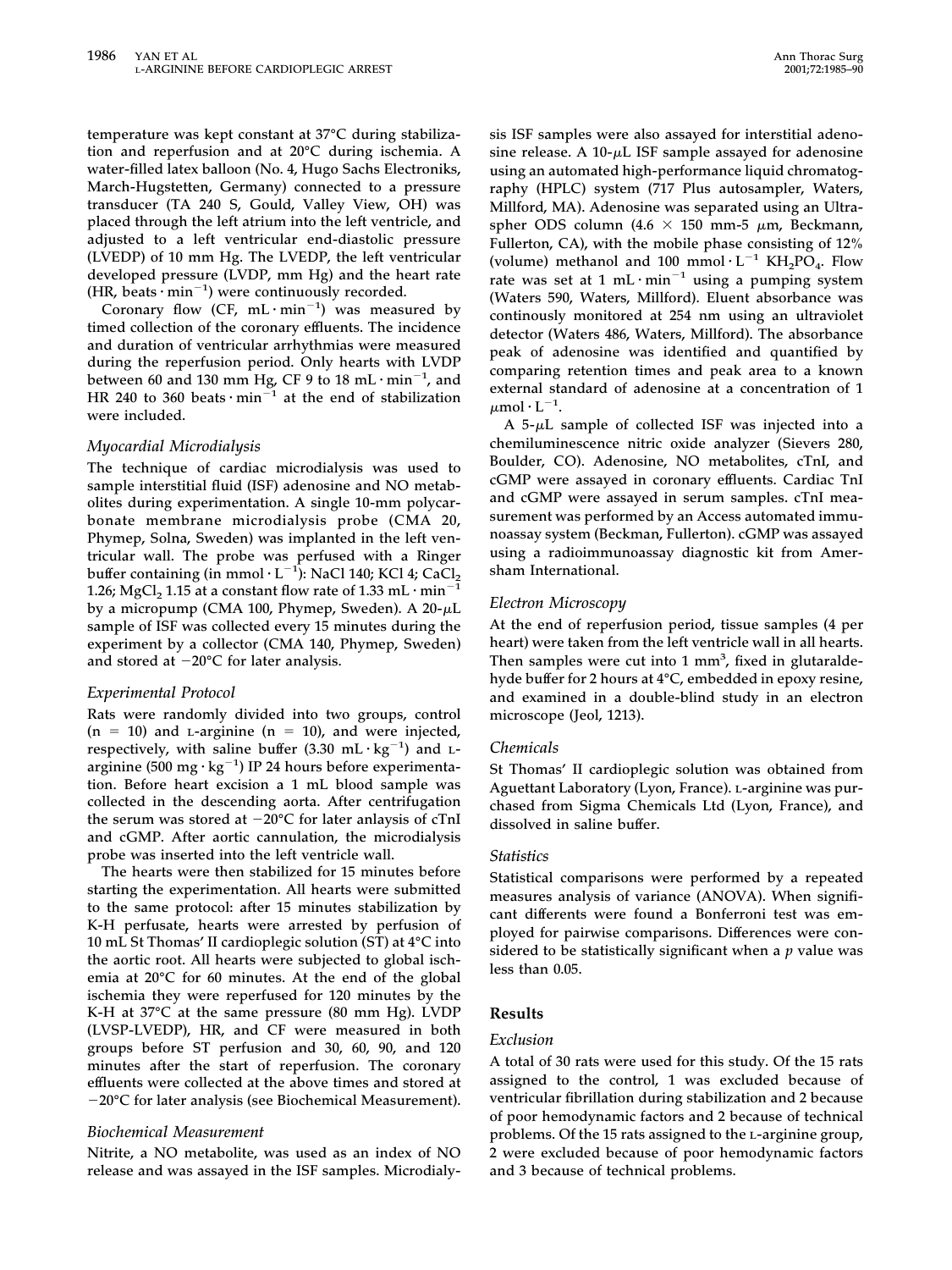|                                     | Reperfusion                              |                    |                    |                    |                    |
|-------------------------------------|------------------------------------------|--------------------|--------------------|--------------------|--------------------|
| Before Ischemia                     |                                          | 30 Minutes         | 60 Minutes         | 90 Minutes         | 120 Minutes        |
| Heart rate                          |                                          |                    |                    |                    |                    |
| Control $(n = 10)$                  | $250 \pm 10$ (beats min <sup>-1</sup> )  | $91 \pm 5$         | $80 + 7^a$         | $79 + 5^a$         | $78 + 4^a$         |
| L-arginine ( $n = 10$ )             | $254 \pm 16$ (beats min <sup>-1</sup> )  | $98 \pm 7$         | $96 \pm 8$         | $97 + 8$           | $99 + 7^b$         |
| Left ventricular developed pressure |                                          |                    |                    |                    |                    |
| Control $(n = 10)$                  | $75 \pm 3$ (mm Hg)                       | $65 \pm 3^{\circ}$ | $60 \pm 2^a$       | $58 \pm 5^{\circ}$ | $60 \pm 4^a$       |
| L-arginine ( $n = 10$ )             | $99 \pm 4^{b}$ (mm Hg)                   | $70 + 4^a$         | $63 \pm 3^a$       | $59 \pm 3^{\circ}$ | $58 \pm 4^{\circ}$ |
| Coronary flow                       |                                          |                    |                    |                    |                    |
| Control $(n = 10)$                  | $10.3 \pm 0.8$ (mL min <sup>-1</sup> )   | $66 \pm 4^{\circ}$ | $58 \pm 4^{\circ}$ | $52 + 4^a$         | $51 \pm 4^a$       |
| $L$ -arginine (n = 10)              | $16.5 \pm 2.1^b$ (mL min <sup>-1</sup> ) | $66 \pm 5^{\circ}$ | $63 \pm 6^{\circ}$ | $56 \pm 6^{\circ}$ | $54 \pm 6^{\circ}$ |

#### *Table 1. Myocardial Hemodynamic Parameters*

**Hemodynamic variables before ischemia (means SEM) and reperfusion period expressed as percentage of before ischemia values.**

 $a$  *p*  $\leq$  0.05 compared with before ischemia value.  $b$  *p*  $\leq$  0.05 compared with control at the same time point.

#### *Hemodynamic Data*

**Table 1 lists the hemodynamic variables measured in both groups before ischemia and during the reperfusion period. The hemodynamic variables of the reperfusion period subsequent to 60 minutes of ischemia are expressed as percentage of before ischemia values. There were no differences between the groups for HR after stabilization and during the reperfusion period except after 2 hours of reperfusion where HR was significantly higher in the** l**-arginine than in the control group. The percentage of HR recovery was improved in the** l**arginine group. The LVDP and the CF were significantly higher in the** l**-arginine group before ischemia and during reperfusion even if the percentage of recovery was the same in the both groups. Throughout the reperfusion period, no arrhythmias occurred in either group.**

## *Biochemical Assay*

**To avoid the influence of coronary flow on biochemical marker concentration in the coronary effluents, the corresponding values were multiplied by the CF to obtain biochemical marker flow expressed as mmol min<sup>1</sup> . As the flow rate of ISF was constant, values of ISF levels** were expressed as concentration ( $\mu$ mol· $L^{-1}$ ).

## *NO Metabolites Release Assay*

**Before experimentation, K-H and Ringer buffer were assayed for nitrite and nitrate. All solutions were nitrite and nitrate free.**

**In the ISF, mean NO metabolite levels were the same** in both groups before ischemia  $(3.8 \pm 0.7 \text{ versus } 4.5 \pm 0.9)$  $\mu$ mol·L<sup>-1</sup>,  $p =$  not significant). When comparing NO **metabolites before and immediately after ischemia, this value was significantly higher just after ischemia in the control group (8.2**  $\pm$  **0.3** versus 3.8  $\pm$  0.7  $\mu$ mol·L<sup>-1</sup>, p < 0.05) and steady in the L-arginine group  $(2.4 \pm 0.6 \text{ versus}$  $4.5 \pm 0.9 \mu \text{mol} \cdot \text{L}^{-1}$ ,  $p = \text{NS}$ ). In the control group, NO **metabolites peaked 15 minutes after the onset of reper**fusion at 12.0  $\pm$  0.5  $\mu$ mol·L<sup>-1</sup> and decreased progres**sively to reach the same levels as in the** l**-arginine group**  $(1.7 \pm 0.5 \mu \text{mol} \cdot \text{L}^{-1})$  which were steady throughout the **experimentation (data not shown).**

**In the coronary effluents during reperfusion period,**

**there were no differences for NO metabolite release between control and** l**-arginine groups. NO metabolite released in the coronary effluents remained steady during reperfusion (data not shown).**

#### *Adenosine Release Assay*

**Mean adenosine concentration in the ISF after 15 minutes stabilization, was 7.6**  $\pm$  1.3  $\mu$ mol $\cdot$  **L**<sup>-1</sup> in the control and 9.6  $\pm$  2.3  $\mu$ mol  $\cdot$  L $^{-1}$  in the L-arginine group ( $p = \text{NS}$ ) **and then decreased rapidly in both groups to reach 0.5**  $0.02 \mu$ mol·L<sup>-1</sup>. Global ischemia as well as the reperfu**sion period did not modify the kinetics of adenosine levels in the ISF (data not shown).**

**In the coronary effluents before ischemia, the adenosine release was significantly higher in the** l**-arginine** when compared with the control group  $(55.6 \pm 15 \text{ versus}$  $6.3 \pm 3$  nmol·min<sup>-1</sup>;  $p < 0.001$ ). During global ischemia, **adenosine release increased in the** l**-arginine group** when compared with the control (92.2  $\pm$  25 versus 11.5  $\pm$ **4 nmol min<sup>1</sup> ;** *p* **0.001). During the reperfusion period, the adenosine release was almost steady in both groups but remained significantly higher in the** l**-arginine than in the control group (Fig 1).**

## *cGMP Release Assay*

**The serum concentration of cGMP before heart excision** was not different in L-arginine and control groups (8.0  $\pm$ 0.5 versus 6.9  $\pm$  0.9 nmol·L<sup>-1</sup>;  $p = NS$ ). Ischemia and **reperfusion did not modify cGMP release in the coronary effluents. There were no differences of cGMP release between both groups (data not shown).**

#### *cTnI Release Assay*

**The serum concentration of cTnI drawn before heart excision was significantly higher in the** l**-arginine than in the**  $\epsilon$  control group (0.037  $\pm$  0.01 versus 0.02  $\pm$  0.05  $\mu$ g·L<sup>-1</sup>;  $p$  < **0.05; Fig 2A). Before ischemia, cTnI release in coronary effluents was higher in the control group than in the** l**-arginine group (2.2 0.5 versus 0.6 0.2 ng min<sup>1</sup> ,** *p* **0.001). During the reperfusion period, the level of cTnI release, even if decreasing, remained significantly higher in the control than in the** l**-arginine group (Fig 2B).**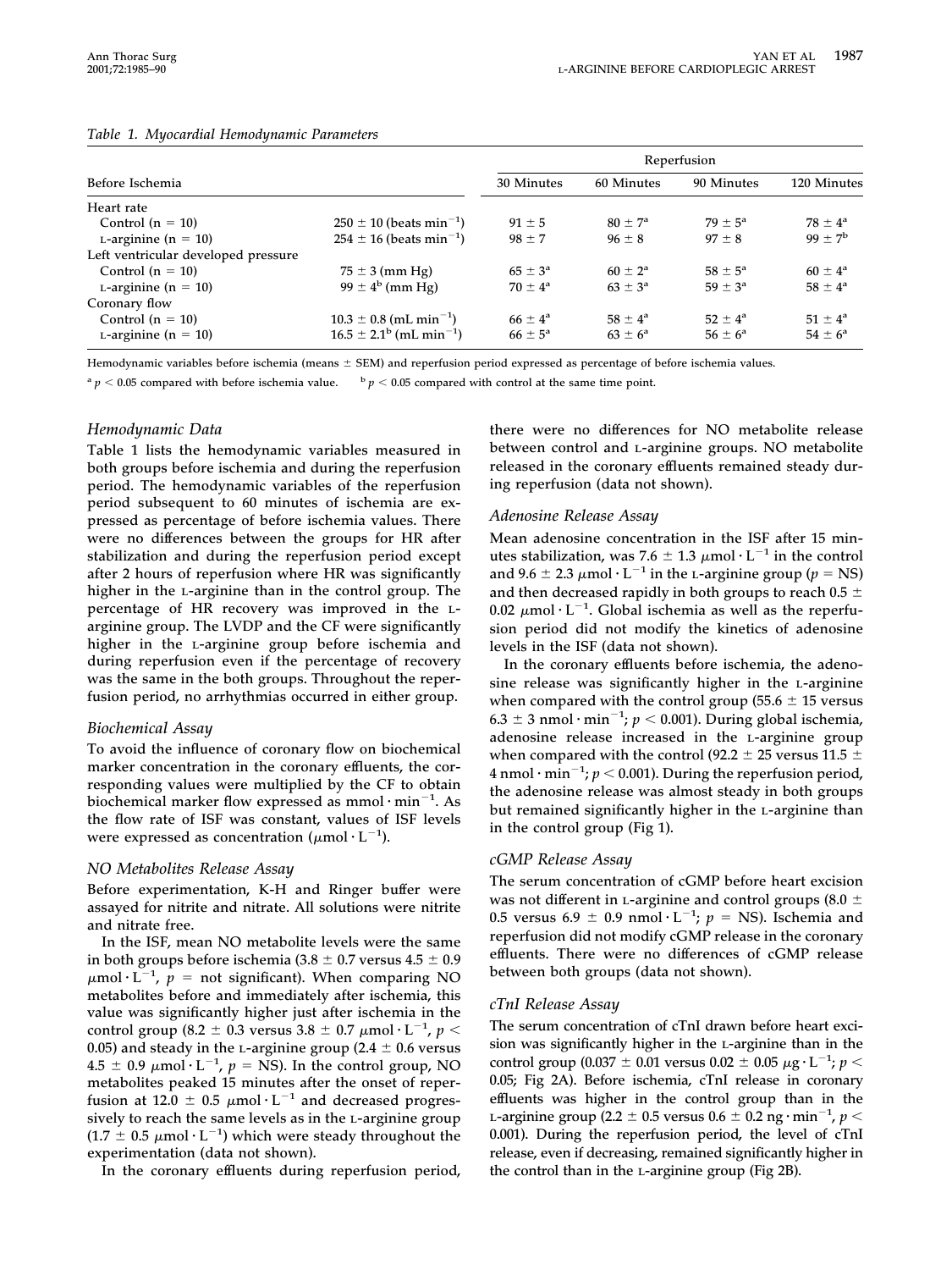*Fig 1. Changes in adenosine in heart. Adenosine release in coronary effluents was measured 15 minutes after stabilization (***S15***) and at reperfusion 1 minute (***R1***), 30 minutes (***R30***), 60 minutes (***R60***), 90 minutes (***R90***), and 120 minutes (***R120***).* <sup>l</sup>*-arginine group compared with control: \*\****p** *0.001 versus control. Data are mean SEM.*



#### *Electron Microscopic Observations*

**In the control group mitochondrias were not damaged (Fig 3A). In the** l**-arginine group, the mitochondrias were severely swollen and the cristae were disrupted (Fig 3B). These injuries were considered to be reversibles. In both groups, there was no damage to the sarcomeres and endothelial cells.**

### **Comment**

**Ischemia-reperfusion is known to injure endothelial cells and consequently to impair vasodilatory response by a decrease in NO production [2]. Various procedures of NO production such as administration of NO,** l**-arginine and NO donor agents have been shown to protect the myocardium against ischemia-reperfusion injury. The** role of exogenous *L*-arginine to decrease ischemia**reperfusion damage and improve myocardial function has been shown in regional or global ischemia. In cardiac surgery,** l**-arginine has been shown to be cardioprotective when added to cardioplegic solution or given during reperfusion [3–5, 7]. The effect of** l**-arginine when administered IP 24 hours before the ischemic injury is unknown.**

**The present study showed that the intraperitoneal administration of** l**-arginine before ischemia; (1) induced reversible damage to mitochondrias; (2) did not modifiy the NO metabolites and cGMP kinetic released in reperfusion; (3) increased the adenosine and decreased the cTnI release during reperfusion period; and (4) improved the hemodynamic variables during reperfusion. Ischemia affected identically the hemodynamic variables as shown by the similar percentage of recovery in both groups. As LVDP and CF were significantly higher in the** l**-arginine group before ischemia, they remained so throughout the experimentation.**

**Cardiac troponin I has been shown to be a specific marker of myocardial cell ischemia and injury [8, 9]. The**

**pretreatment with** l**-arginine induced a higher release of cTnI in serum before heart excision which revealed, as well as mitochondria damage, the deleterous effects of** l**-arginine through NO generation on myocardium before ischemia. Abe and colleagues [11] have shown that generated endogenous NO and NO-derived species could damage mitochondria and cardiac cells during postischemic reperfusion. Conversely to Engelmann and associates [12], our study did not show an increase in cGMP induced by** l**-arginine. Contrary to studies using** l**-arginine in cardioplegic solution or during the reperfusion period, in our study the NO metabolite release level was the same during ischemia and reperfusion [13, 14]. The timing of** l**-arginine injection, its delivery route as well as its dose may be an explanation of this discrepancy [6, 12].**

**Adenosine is produced from ATP by the Sadenosylhomocysteine (SAH) catabolism or from AMP by ecto-5-nucleotidase [15]. Adenosine is known to have a cardioprotective action in the ischemia-reperfusion myocardium when added to cardioplegic solution [16, 17] as well as a vasodilatory effect dependent of the amount released [18]. Our results showed that the pretreatment with** l**-arginine was associated with a higher release of adenosine in preischemia as well as during the reperfusion period. The higher CF and LVDP observed in the** l**-arginine group before ischemia could be explained by the effect of adenosine release on coronary flow.**

**In the** l**-arginine group swollen mitochondrias corresponding to reversible lesions were found. There was no irreversible damage to the myocyte organization in both groups. Mitochondria damage decreases ATP synthetisation and increases ATP breakdown, which increases adenosine concentration within myocytes.**

**It can be hypothesized that mitochondria damage is due to** l**-arginine and occurs during the 24 hours between** l**-arginine administration and preischemia period as shown by a higher release of adenosine in the** l**-**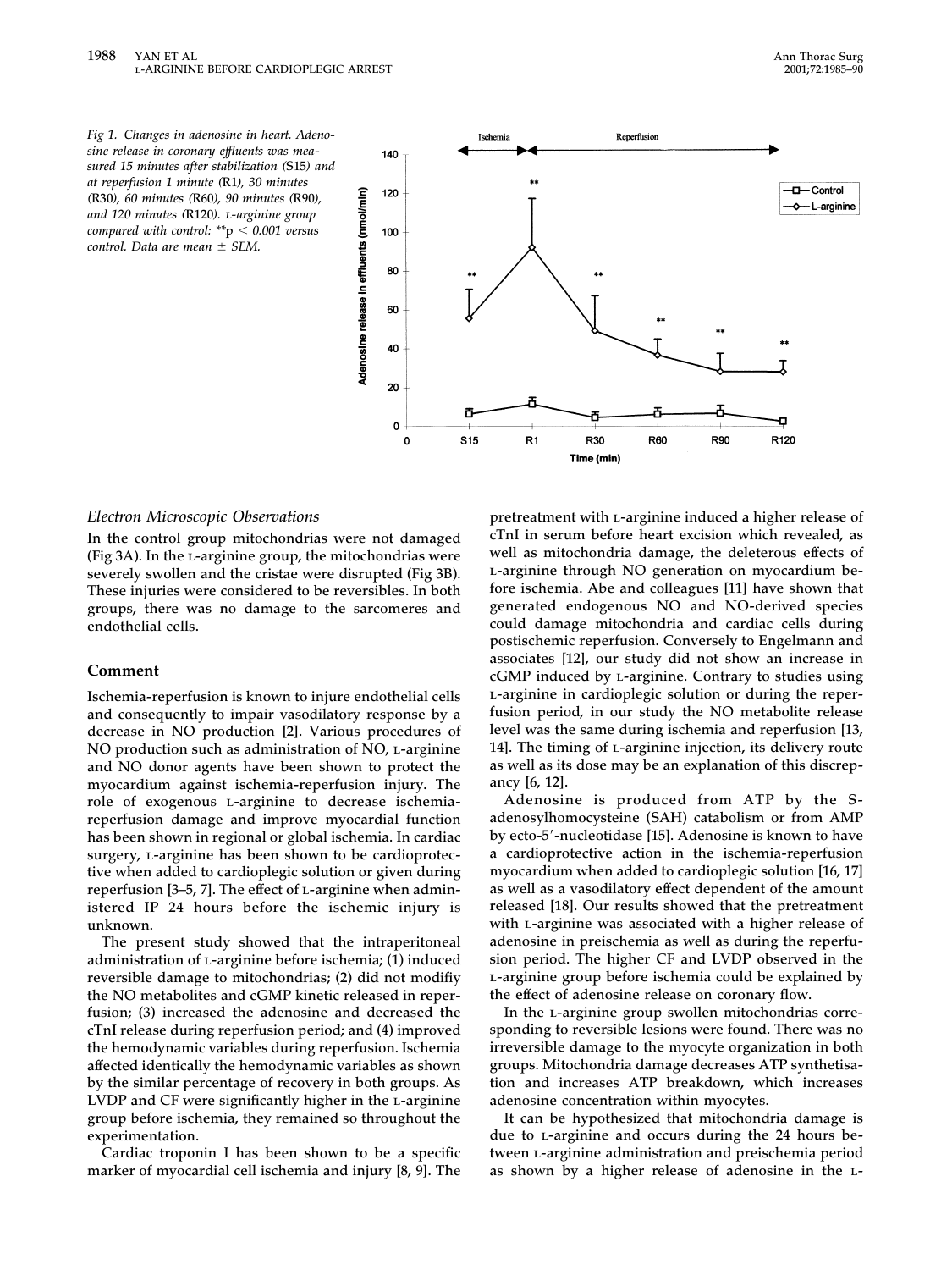

*Fig 2. Changes in myocardial cardiac troponin I (***cTnI***). (A) Bar graph of serum cTnI concentration obtained before heart extraction. In the* <sup>l</sup>*-arginine group there was a higher release of cTnI than in the control:* **p** *0.05. (B) Global ischemia increased the release of cTnI in coronary effluents in both groups. The levels of cTnI remained lower in the* <sup>l</sup>*-arginine group than in the control: \*\****p** *0.001 versus control, \****p** *0.05 versus control. The sampling times and abbreviations are the same as in Figure 1. Data are mean SEM.*

**arginine group in the samples drawn before ischemia. Ischemia by itself also increased the ATP breakdown which increased the adenosine concentration. Therefore, there was a cumulative effect on adenosine concentration due to pretreatment by** l**-arginine and ischemia.**

**During reperfusion a washout of accumulated adenosine occurred explaining the higher release of adenosine in the** l**-arginine group before ischemia and during the reperfusion period. These observations suggest that the pretreatment with** l**-arginine induced a higher adenosine release before ischemia and during reperfusion and a lower release of cTnI during the same periods. This can be explained by the role of adenosine in the decrease of myocardial cell injury. This is in agreement with studies showing the vasodilatory effect of adenosine [18] and its contribution to myocardial protection after cardioplegia ischemic [19, 20]. Conversely, as shown by Belhomme**

**and coworkers [21] the administration of exogenous adenosine to coronary artery bypass grafting patients did not influence the cTnI release.**

**In the present experiment, the ISF concentrations of adenosine and NO metabolites were used to estimate the interstitial concentration of adenosine and the NO metabolite release. Caution must be exercised in the extrapolation of ISF to the interstitial concentration.**

**In conclusion, the cardioprotective effect of** l**-arginine administration in cardioplegia solution or during reperfusion was demonstrated. Our data suggest that the administration of** l**-arginine 24 hours before cardioplegic arrest induces reversible damage to heart mitochondrias. The myocardial injury was also assessed by the higher cTnI concentration in the blood sample drawn before heart excision. This initial aggression by** l**-arginine administration seems to protect the myocardium from the subsequent**